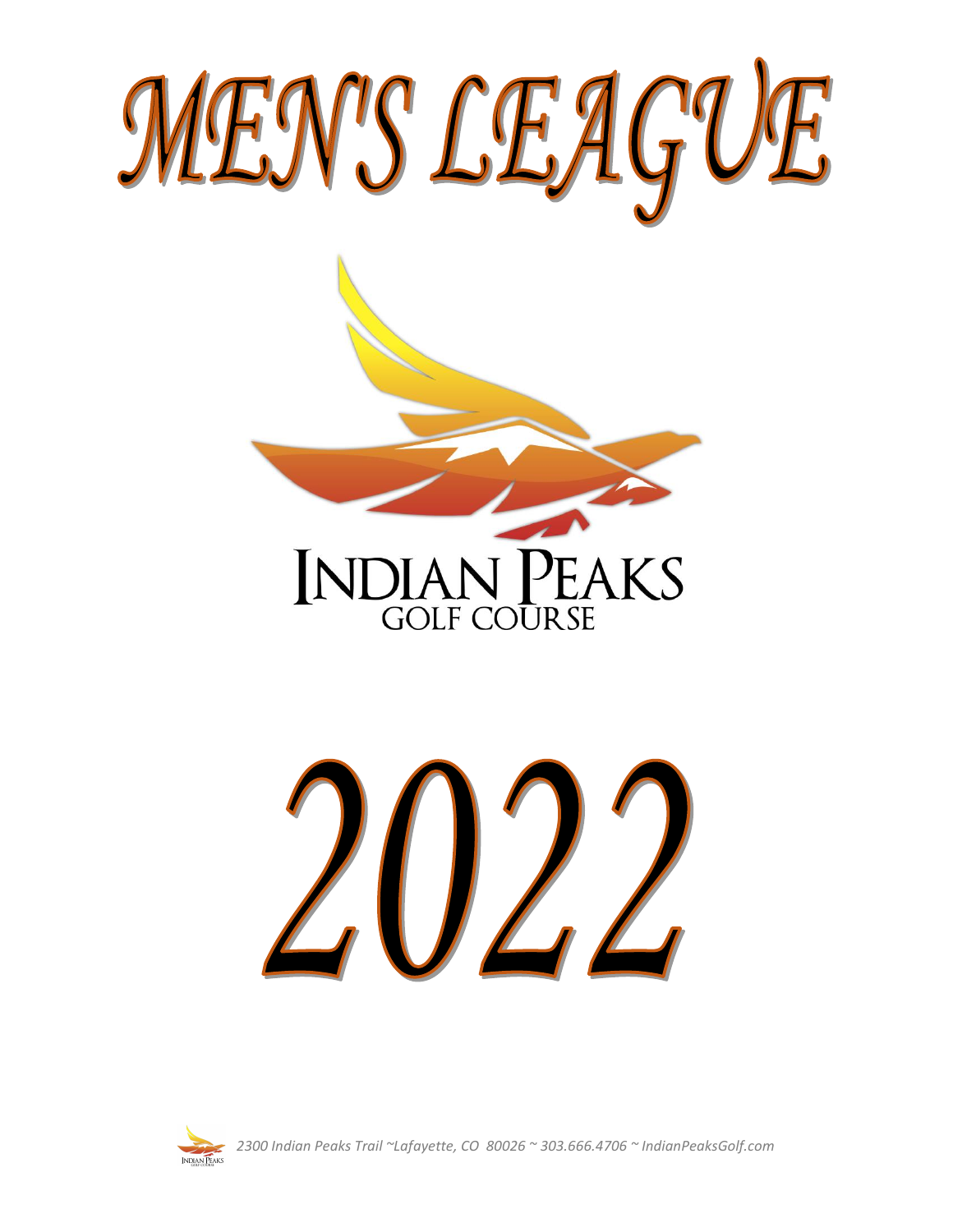# **Indian Peaks Men's League 2022 Tournament Schedule**

|                     | <b>Weekly Thursday 9-hole Skins Game</b> |                                                                  | <b>May thru August</b> |                   | <b>Tee-times 4:00-6:00pm</b> |
|---------------------|------------------------------------------|------------------------------------------------------------------|------------------------|-------------------|------------------------------|
| April 3             | <b>Sunday</b>                            | <b>Stroke Play</b>                                               |                        |                   | 9:00 a.m. Tee-times          |
| <b>April 16</b>     | <b>Saturday</b>                          | 2-Man Scramble                                                   |                        |                   | 9:00 a.m. Shotgun            |
| <b>April 30</b>     | <b>Saturday</b>                          | <b>The Peaks Masters (Major)</b>                                 |                        |                   | 9:00 a.m. Tee-times          |
| May 1               | <b>Sunday</b>                            | <b>Registration Deadline- Individual Match Play</b>              |                        |                   |                              |
| May 15              | <b>Sunday</b>                            | 2-Man Best Ball                                                  |                        |                   | 9:00 a.m. Tee-times          |
| May 28              | <b>Saturday</b>                          | <b>Stroke Play</b>                                               |                        |                   | 8:00 a.m. Tee-times          |
| <b>June 11-12</b>   | <b>Sat-Sun</b>                           | <b>The Accomplice (Major)</b>                                    |                        | <b>Saturday</b>   | 7:30 a.m. Tee-times          |
|                     |                                          |                                                                  |                        | <b>Sunday</b>     | 7:30 a.m. Tee-times          |
| June 25             | <b>Saturday</b>                          | <b>Stroke Play</b>                                               |                        |                   | 8:00 a.m. Tee-times          |
| July 10             | <b>Sunday</b>                            | 2-Man Chapman Scotch                                             |                        |                   | 7:30 a.m. Tee-times          |
| <b>July 23-24</b>   | Sat/Sun                                  | <b>Ryder Cup</b>                                                 |                        |                   | 7:30 a.m. Tee-times          |
| <b>August 7</b>     | <b>Sunday</b>                            | <b>The Peaks Cup (Major)</b>                                     |                        |                   | 8:00 a.m. Tee-times          |
| <b>August 21</b>    | <b>Sunday</b>                            | 2-Man Best Ball                                                  |                        |                   | 7:30 a.m. Shotgun            |
| <b>August 27-28</b> | <b>Sat-Sun</b>                           | <b>Indian Peaks Club Championship</b>                            | (Major)                |                   | 8:30 a.m. Tee-times          |
| Sept 10             | <b>Saturday</b>                          | <b>Players Championship Invitational</b><br>(Top 30 on Pts List) |                        | 8:30 a.m. Shotgun |                              |
| Sept 24             | <b>Saturday</b>                          | Heaven & Hell 2-Man Best Ball                                    |                        |                   | 9:00 a.m. Tee-times          |
| <b>Oct 1-2</b>      | Sat-Sun                                  | <b>The Flatirons Cup at Thorncreek</b>                           |                        |                   | <b>TBD</b>                   |

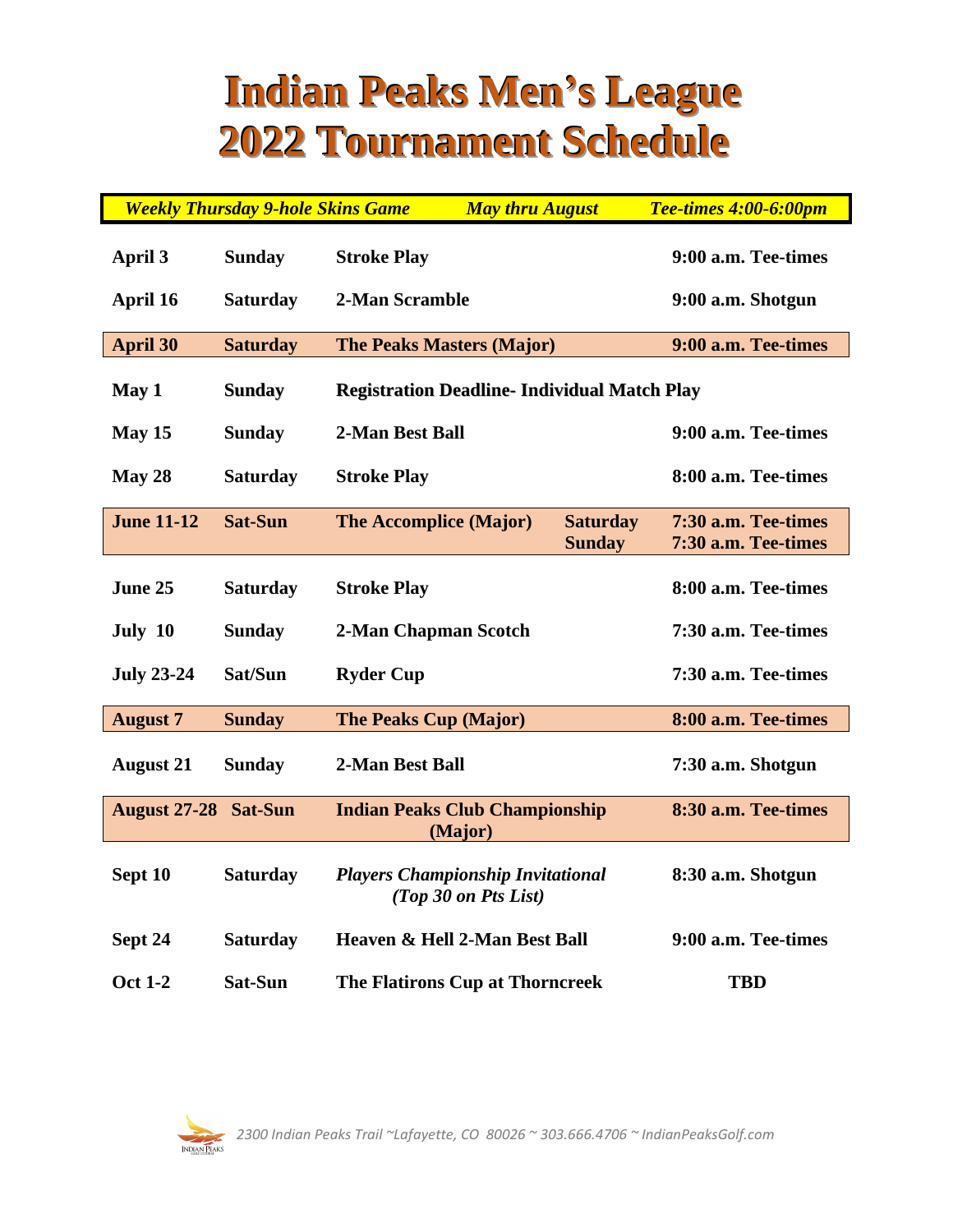# NOTES for 2022

- ➢ "Majors" throughout the year will now have bigger payouts and more points to win!
- ➢ Optional CASH skins for events! \$5 Gross and/or \$5 Net Skins per player.
- $\geq$  Top 30 Players following the Club Championship will receive a bid to play in the Players Championship.
- $\triangleright$  New payout structures for individual events.
- ➢ Included is a FREE \$50 Range Card!
- $\geq$  Tees will be determined based on handicap index. 0-7.9 = SILVER/BLACK TEES. 8.0-14.9 = BLUE TEES. 15+=GOLD TEES.
- $\triangleright$  A flight rotation system will be used to ensure fair and equitable tee times for all players throughout the season. Check the tournament details to see the rotation for each event.
- $\triangleright$  Flights will be broken down so that all players play the same tee box. Seniors age 60+ and Super Seniors age 70+ may elect to play a more forward tee but lose the eligibility to win the Gross prize for the flight.
- $\triangleright$  A maximum of 2 handicap strokes ("pops") per hole for all Skins Games regardless of handicap.
- $\triangleright$  For the Individual Match Play, ALL players must have an established handicap at the time of their first match. If a player does not have an official handicap at the time of the first match the player may play "scratch" with no handicap strokes.
- $\geq$  Ties for prize winnings in stroke play events will be broken by a scorecard playoff using the USGA preferred method of comparing the last nine-hole scores first, then last six holes, then last three holes, and finally the  $18<sup>th</sup>$  hole (unless otherwise noted i.e. Club Championship). If still tied, scorecard playoff will continue with #1 handicap hole, #2 handicap hole and so on.
- $\geq$  25% discount off regular price of in-stock clothing & headwear for all Men's League players through 2022. *Clubs, bags, balls, and shoes already discounted*

**REMINDER! To be eligible to play in the Club Championship, you must have played in a minimum of 3 tournaments prior to the Club Championship. Playing in a Thursday Skins Game will count as ½ tournament (6 Skins Games = 3 Tournaments). Any combination of tournaments and Skins Games that add up to 3 tournaments will satisfy the requirement**

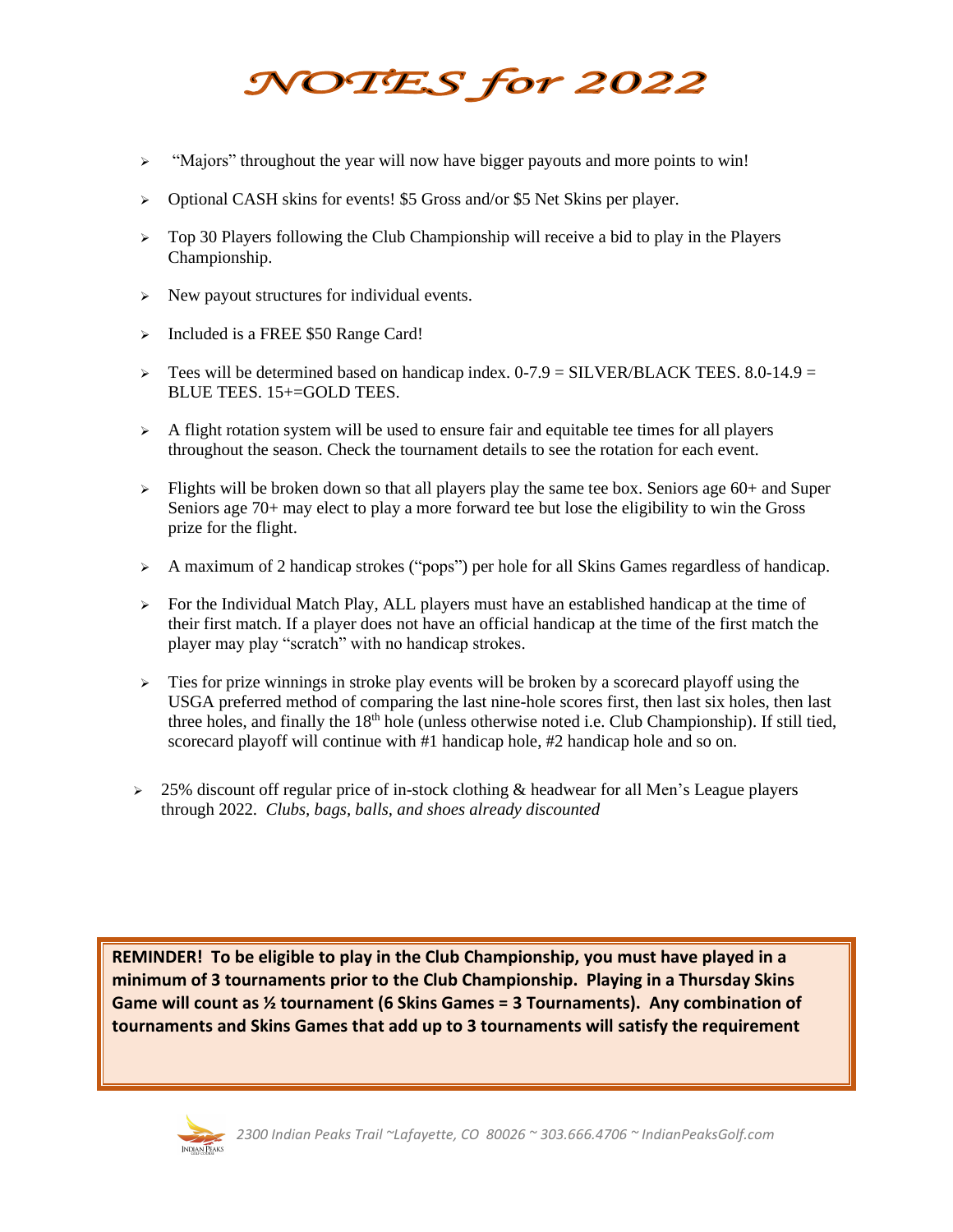# **Indian Peaks Men's League 2022**

**Initiation:** \$155.00 **Included:** Handicap for 2022 season Prize pool yearly contribution \$25 Golf Shop Credit—used for merchandise purchases of your choice FREE \$50 Range Card

**Men's League players receive a 25% discount off the regular price of in-stock clothing and headwear purchases through 2022.** *Clubs, bags, balls, and shoes are already discounted.*

### TOURNAMENT ENTRY PROCEDURE:

Registration for each tournament is done by paying the Green Fee(s) and Entry Fee. This can be done in person at the Golf Shop, or online at [www.indianpeaksgolf.com](http://www.indianpeaksgolf.com/) The Entry Fee that is collected goes toward the prize fund for that event, and for some events, may include items such as food  $\&$  beverage, carts, gifts, etc.

#### DEADLINE FOR TOURNAMENT:

For 18-hole events, you must register, paying in FULL, no later than 5:00 p.m. SEVEN DAYS prior to the event. For Thursday 9-hole Skins Game, you must register, paying in FULL, no later than 5:00 p.m. on the Tuesday before the event. After that point a Wait List will be generated.

### WITHDRAWING FROM AN EVENT:

The deadline for withdrawing from an event is the WEDNESDAY before an event by 5:00 p.m. If you withdraw by Wednesday, 5:00 p.m. we will refund you in full. NO REFUNDS after Wednesday, 5:00 p.m.

#### TOURNAMENT PAIRINGS:

Pairings and individual Tee-Times will be available the Wednesday before an event, and will be posted on the website at [www.indianpeaksgolf.com.](http://www.indianpeaksgolf.com/) There will be a flight rotation for tee times and no special requests will be given without extraordinary circumstances.

#### HANDICAP:

The handicap used will be the players' index as of the Wednesday prior to the weekend event for tournaments, and as of Thursday for Skins Games.

### TEES:

Tees will be determined based on handicap index. 0-7.9 = SILVER/BLACK TEES. 8.0-14.9 = BLUE TEES.  $15.0+=$  GOLD TEES. Seniors (age 60+) will have the option of playing the Gold tees. Super-Seniors (age 70+) will have the option of playing the White tees. Extra Super Seniors (age 80+) have the option of playing the Red tees. **\*If you elect to play a more forward tee you will not be eligible to win gross** 

#### FLIGHTS & FLIGHT ROTATIONS:

Flights will be broken down so that all players play the same tee box with the exception of those 60+ who elect to play a forward tee (Gross may not be won in this case). The amount of flights will be determined by number of players. A flight rotation will be used from event to event to ensure fair and equitable tee times for all players. Special requests will not be given unless extraordinary circumstances.

#### TOURNAMENT PRIZE WINNINGS:

All winnings earned in Men's League events will be awarded in the form of Golf Shop Credit and can be redeemed for golf shop merchandise only. Golf Shop Credit will be kept "on the books" in the Pro Shop. You can check your balance at any time by checking with a member of our golf shop staff. All credit will expire on November 30th of the current year.

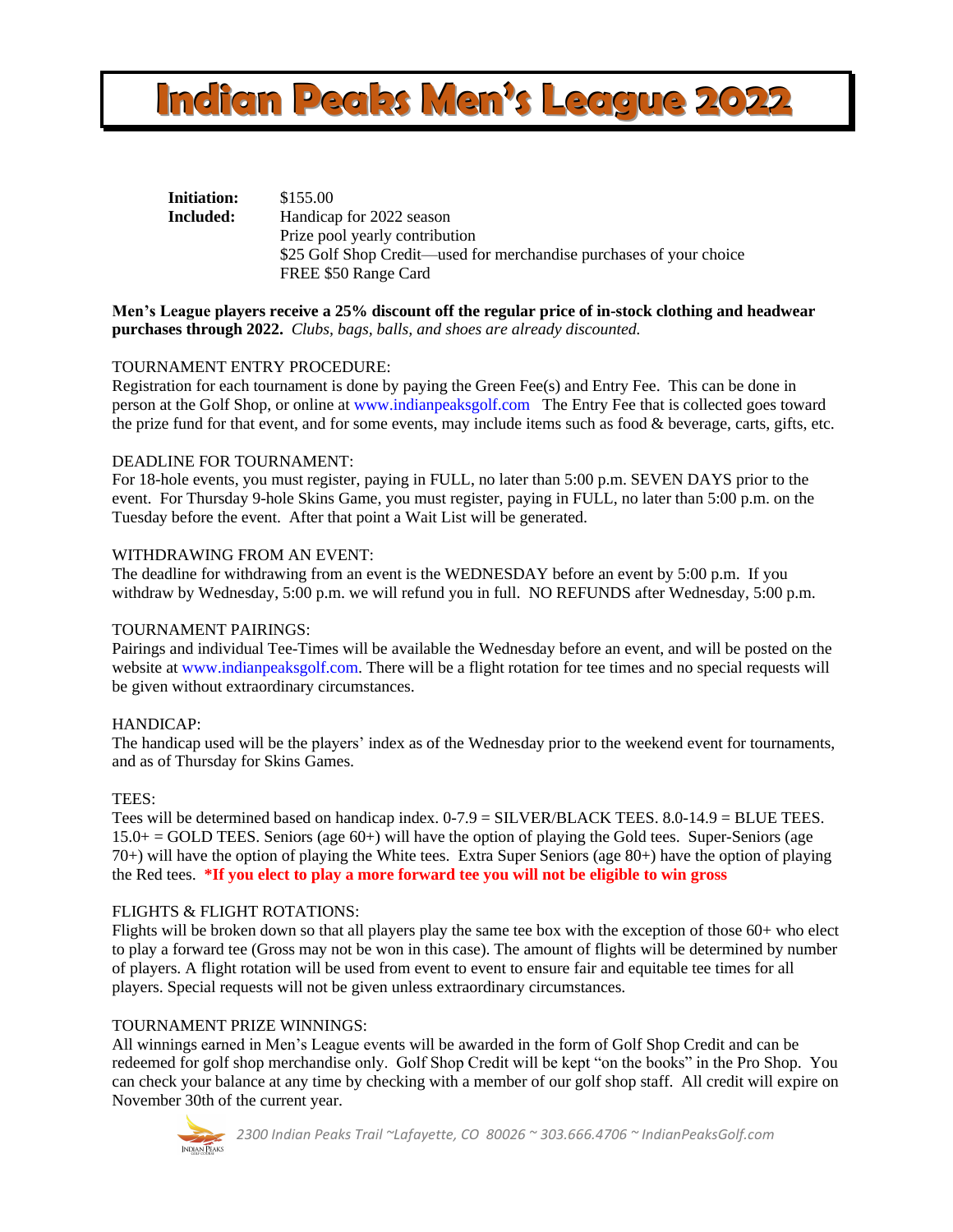**Indian Peaks Men's League Pace of Play Guidelines and Policies**

# **Your position on the course is directly behind the group in front of you, NOT directly in front of the group behind you!**

The IPML pace of play policy leaves the responsibility for maintaining the pace of play where it belongs, with you, the player. If you are the first group in the field, play efficient golf. If you are in a following group, keep up with the group in front of you and you will not have a pace of play issue. Pace of play is measured against the group in front of you (not the group behind you) and the allotted time to play each hole. It is the responsibility of everyone in the group to make sure you are in position. If your group is out of position, talk amongst your group about remedying the situation.

If you fall behind, you are expected to play efficient golf and get back into position. This might mean playing ready golf, or continuous putting, which are both allowed in stroke play. Your playing partners, the foursome behind you, and the Indian Peaks staff will thank you.

**- It is the responsibility of everyone in the group to make sure you are in position.**

**-All groups are expected to complete the front 9 in 2:12 and complete the round in 4:28 or better**

**-We will be monitoring turn times. If your group finishes the front 9 in more than 2:20 and is more than 15 minutes behind the group in front of you, your group will be issued a warning.** 

**-If a group finishes the round in more than 4:45 and is more than 15 minutes behind the group in front, all members of that group will be issued a 1-shot penalty.**

The tournament committee will hear appeals for exceptional situations and will be considered only in the scoring area after the completion of the round.

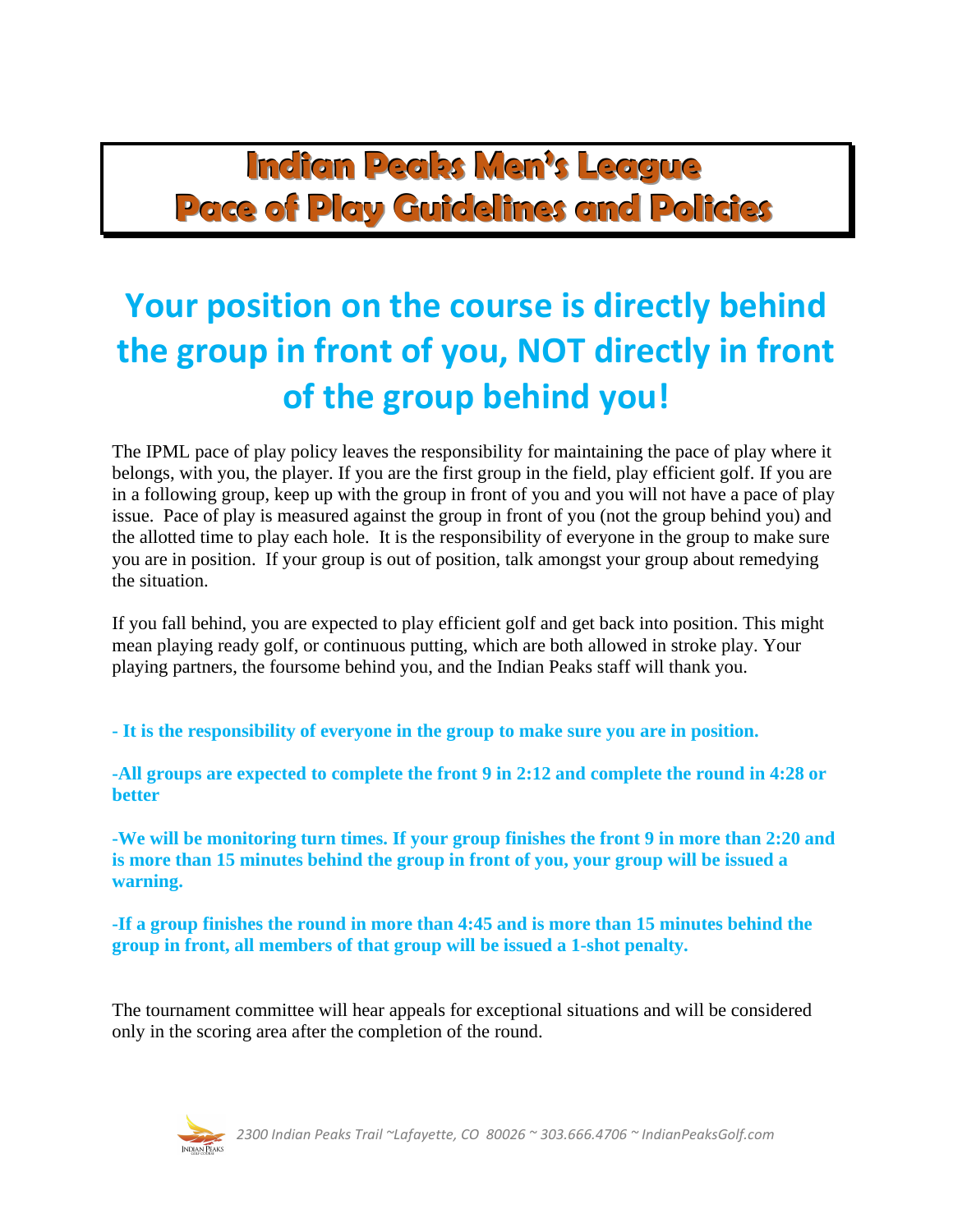# **Tips for Improving Pace of Play**

1. Be aware of your position on the course in relation to the group ahead. Any large gaps indicate your group is out-of-position. *Your position on the course is directly behind the group ahead, regardless of where the group behind you is.*

2. Play ready golf anytime your group has fallen behind.

3. Hit a provisional ball for shots that may be out of bounds or lost *outside* of a hazard. A provisional ball should be played for shots landing in native grass areas. You should never have to walk back to the tee!

4. Look for another player's ball only after you have played your shot. The time limit for a search is 3 minutes.

5. If your ball is in an area where you don't think you can play it anyway, stop searching and play your provisional.

6. Get your yardage as you are walking to your ball. Don't get to your ball and then go looking for a yardage.

7. Be ready to play when it is your turn. Have your club chosen and practice swings completed.

8. Place your bag or park you cart on the side of the green closest to the next tee.

9. Continuously putt if you won't interfere with another player's line to hole out sooner.

10. Start lining up your putt while others are putting so that you are ready when it is your turn.

11. When you hit your drive, pay close attention to where it is heading. If possible, line it up with a tree or other landmark so you can go right to it.

12. If you can walk to your ball without disturbing your playing partners then do so. Don't cluster around the farthest ball out.

13. For best ball events, if you are out of the hole, pick up and write down your estimated score followed by an 'X'. No need to grind out an 11 when your partner is already in with a 4. For handicap purposes you can only take the maximum per ESC anyway.

14. Be ready to walk off the tee before the last person hits from the teeing ground. That way you should already be walking before his drive hits the ground.

15. Record your score on the next tee box while someone else is hitting.

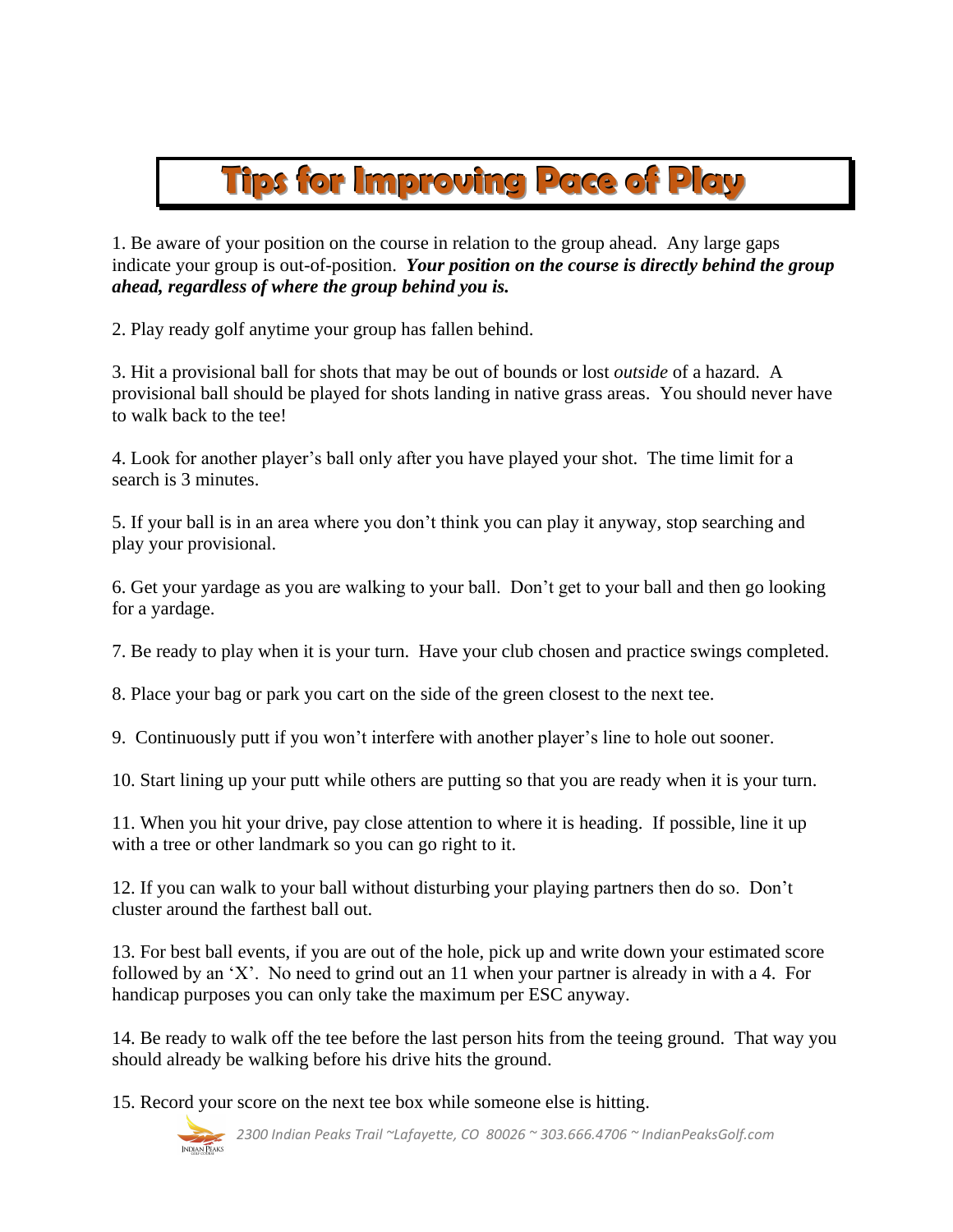# **Men's League Tournament Formats**

*Unless indicated otherwise, Prizes are awarded for Net in all flights, and one Gross prize in each Flight. Approximately 20-30% of the field will cash*

April 3rd  **(Sunday-9:00 a.m. Tee-times)**  Individual Stroke Play

Player tees and flights by handicap index. Flight rotation: Low-Mid-High *\$78 (Greens fees + prize fund)*

# April 16th **(Saturday – 9:00 a.m. Shotgun)**  2-Man Scramble

Form your own 2-man team, or we can pair you with a partner. Teams are flighted by handicap. Scramble: Both players hit a tee shot, the best ball is selected and both players hit a shot from that point, continuing until the ball is holed. Teams receive 35% of combined handicap with a maximum equal to the lowest handicap player.

*\$78 (Greens fees + prize fund)*

# April 30th **(Saturday-9:00 a.m. Tee-times)**

Indian Peaks Masters

Stroke Play. Player tees and flights by handicap index. **Major Points awarded.** Flight rotation: Mid-High-Low *\$78 (Greens fees + prize fund)*

### May 15th **(Sunday-9:00 a.m. Tee-times)**  2-Man Best Ball

Form your own 2-man team, or we can pair you with a partner. Player tees based on H.I., teams are flighted by handicap. Players receive 90% handicap per USGA recommendation. *\$78 (Greens fees + prize fund)*

# May 28th **(Saturday-8:00 a.m. Tee-times)**  Individual Stroke Play

Player tees and flights by handicap index. Flight rotation: High-Low-Mid *\$78 (Greens fees + prize fund)*

# June 11th & 12th **(Sat-7:30 a.m. Tee-times/Sun-7:30 a.m. Tee-times) 2-day Event**  The Accomplice

Formerly known as the Member-Member. Form your own 2-man team, or we can pair you with a partner. Player tees based on H.I., teams are flighted by handicap. (Day 1) 2-Man Scramble. Players receive 35% handicap of combined handicap with a maximum equal to the lowest handicap player. (Day 2) 2-Man Best Ball. Players receive 90% handicap. **Major Points awarded.**

*\$156 (Greens fees + prize fund)*



*2300 Indian Peaks Trail ~Lafayette, CO 80026 ~ 303.666.4706 ~ IndianPeaksGolf.com*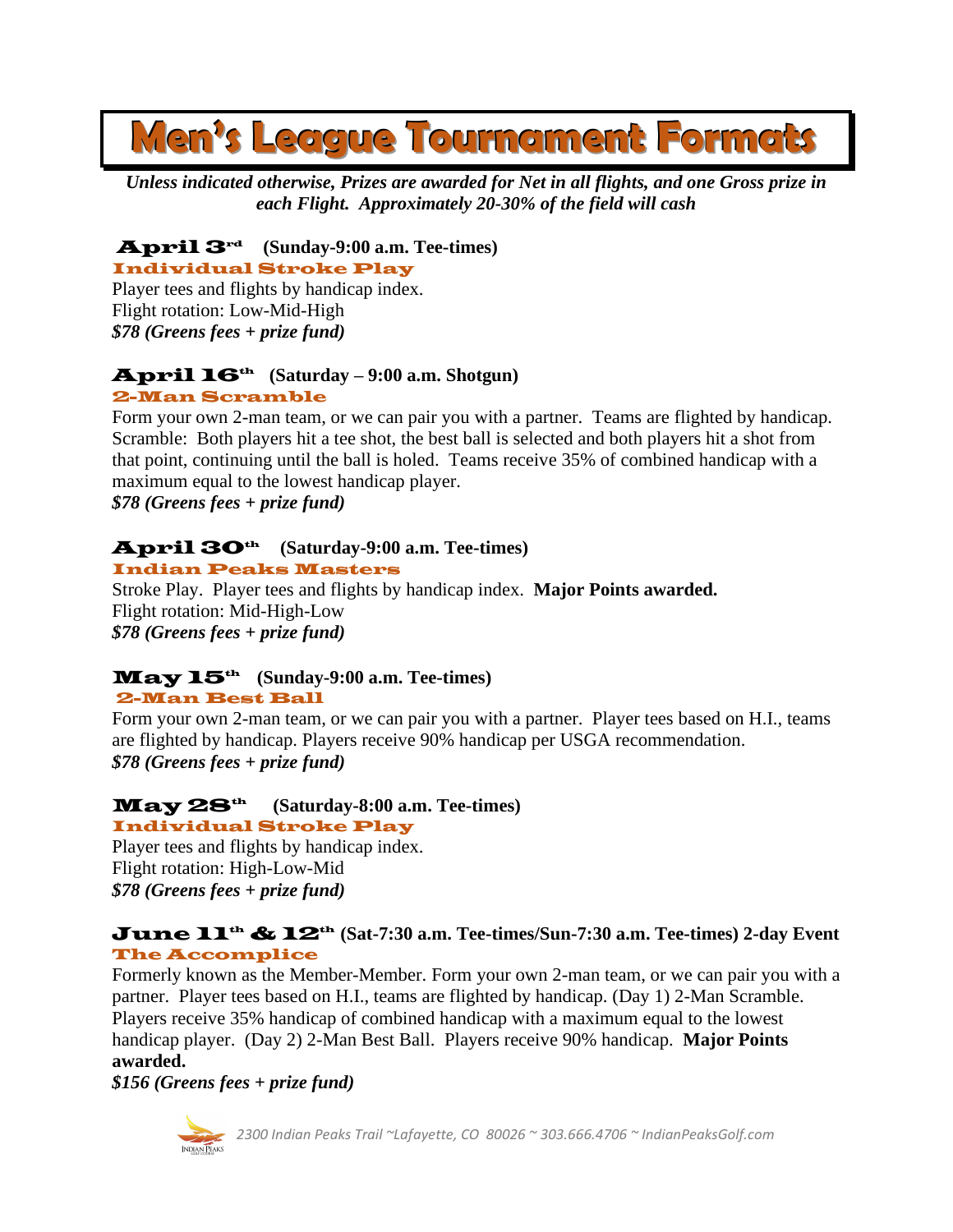# June 25th **(Saturday-8:00 a.m. Tee-times)**

Individual Stroke Play

Player tees and flights by handicap index. Flight rotation: Low-Mid-High *\$78 (Greens fees + prize fund)*

## July 10th **(Sunday-7:30 a.m. Tee-times)**  2-Man Chapman Scotch

Form your own 2-man team, or we can pair you with a partner. Teams are flighted by handicap. Both players hit a tee shot, switching balls they hit their partner's ball for the second shot. One ball is then selected and players alternate shots to complete the hole.

Teams receive 50% of the combined handicap per USGA recommendation.

*\$78 (Greens fees + prize fund)*

# July 23rd & 24th **(Sat-Sun, 7:30 a.m. Tee-times) 2-Day Event** Ryder Cup Team

Individual sign-up. Players will be divided into two Ryder Cup teams with two of our golf professionals serving as team captains. (Day 1) Players will be paired with a partner competing against partners from the other team for points. Partners play best ball on the front nine (match #1). Players play alternate shot on the back nine designating player tee shots, where one player tees off on the odd number holes and the partner on the even number holes (match #2). Each hole is worth one point, plus one point for winning the match. (Day 2) Players will play individual 18-hole matches against another player from the other team. Each hole is worth one point, plus two points for winning the match. All points that each team accumulates are added together for the two days to determine the winning team. Handicaps: best ball=90%, alternate shot=50% of combined, individual matches = 100%. Strokes where they fall on the scorecard, wheeling off the low handicap player/team. Prizes awarded to all members of the winning team. *\$156 (Greens fees + prize fund)*

## August 7th **(Sunday-8:00 a.m. Tee-times)** The Peaks Cup

Stroke Play. Player tees and flights by handicap index. **Major Points awarded** Flight rotation: Mid-High-Low *\$78 (Greens fees + prize fund)*

## August 21st  **(Sunday-7:30 a.m. Shotgun)**  2-Man Best Ball

Form your own 2-man team, or we can pair you with a partner. Player tees based on H.I., teams are flighted by handicap. Players receive 90% handicap per USGA recommendation. *\$78 (Greens fees + prize fund)*

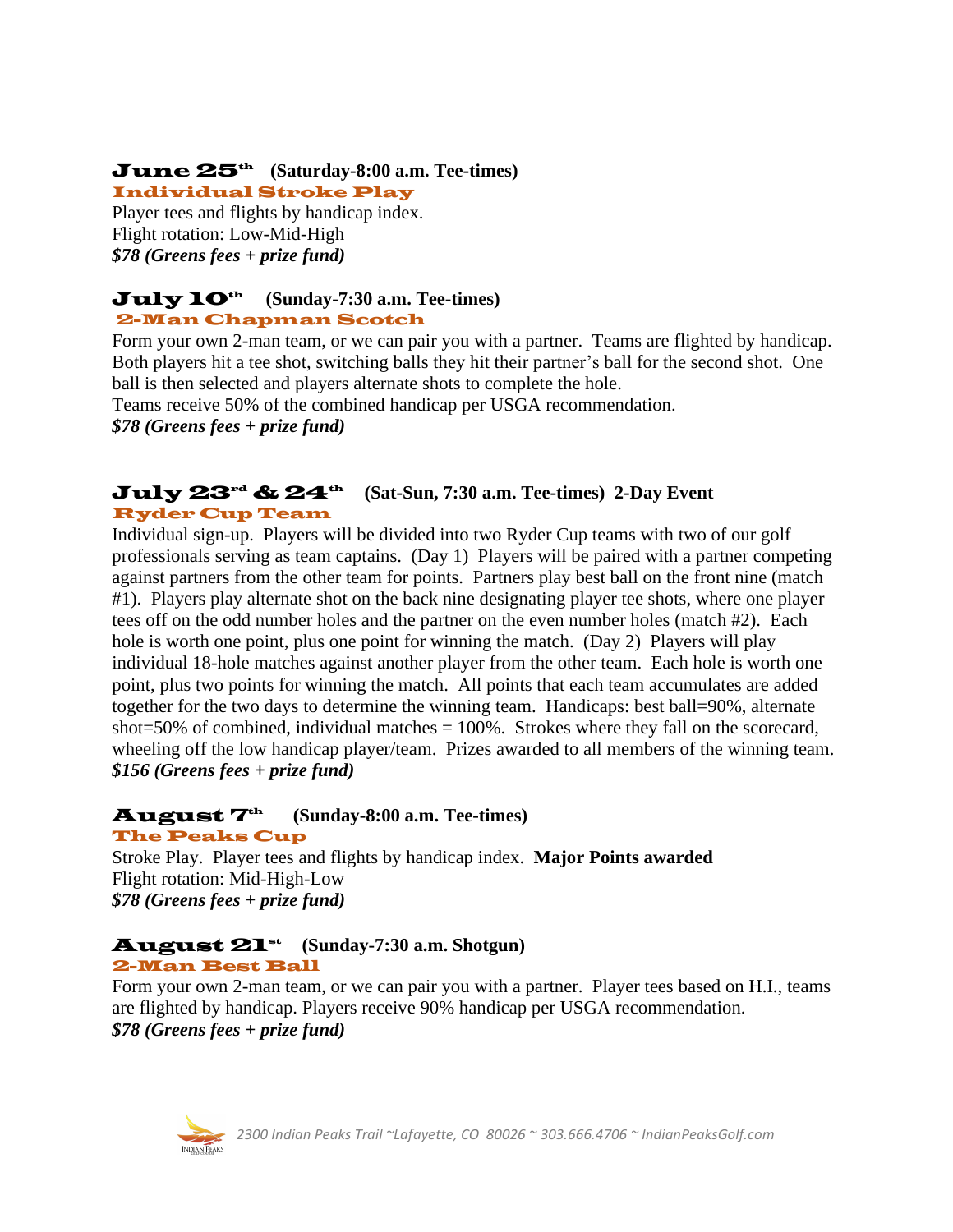# August 27th & 28th **(Sat & Sun 8:30 a.m. Tee-times) 2-Day Event** CLUB CHAMPIONSHIP

36-hole stroke play Championship. Players will be flighted by handicap. Gross winner of each flight is the Champion. Net prizes and one gross prize awarded within each flight. 100% handicap. In the event of a tie for gross champion, a sudden death playoff will be played beginning on hole #1. *Requirement: To be eligible for the Club Championship, must have played in a minimum of 3 tournaments prior. The weekly Skins Game counts as ½ tournament.* Flight rotation Day 1: Low-Mid-High

Day 2: High-Mid-Low *\$156 (Greens fees + prize fund)*

# September 10<sup>th</sup> (Saturday-8:30 a.m. Shotgun)

# Players Championship – Top 30 on Points List

The top 30 players on the Points List as of August 30th will be eligible to play in this special event. Individual Stroke Play, 100% handicap. Net prizes and one gross prize are awarded. Play will be from the Blue Tees. This is the last event to earn points for "Player of the Year". **Awarded 2X individual event points.** *Free event for those that qualify!*

# September 25th **(Saturday-9:00 a.m. Tee-times)** Heaven & Hell 2-Man Best Ball

Form your own 2-man team, or we will pair you with a partner. Teams are flighted by handicap. **Black & Blue Tee Flights**

Holes #1 - #9 (Heaven) are played from the White tees with an easier course set up. Holes #10 - #18 (Hell) are played from the Silver tees with a harder course set up.

# **Gold Tee Flights**

Holes #1 - #9 (Heaven) are played from the Red tees with an easier course set up. Holes #10- #18 (Hell) are played from the Black Tees.

Players receive 90% Handicap. All prizes awarded are based on Net scores.

*\$78 (Greens fees + prize fund)*

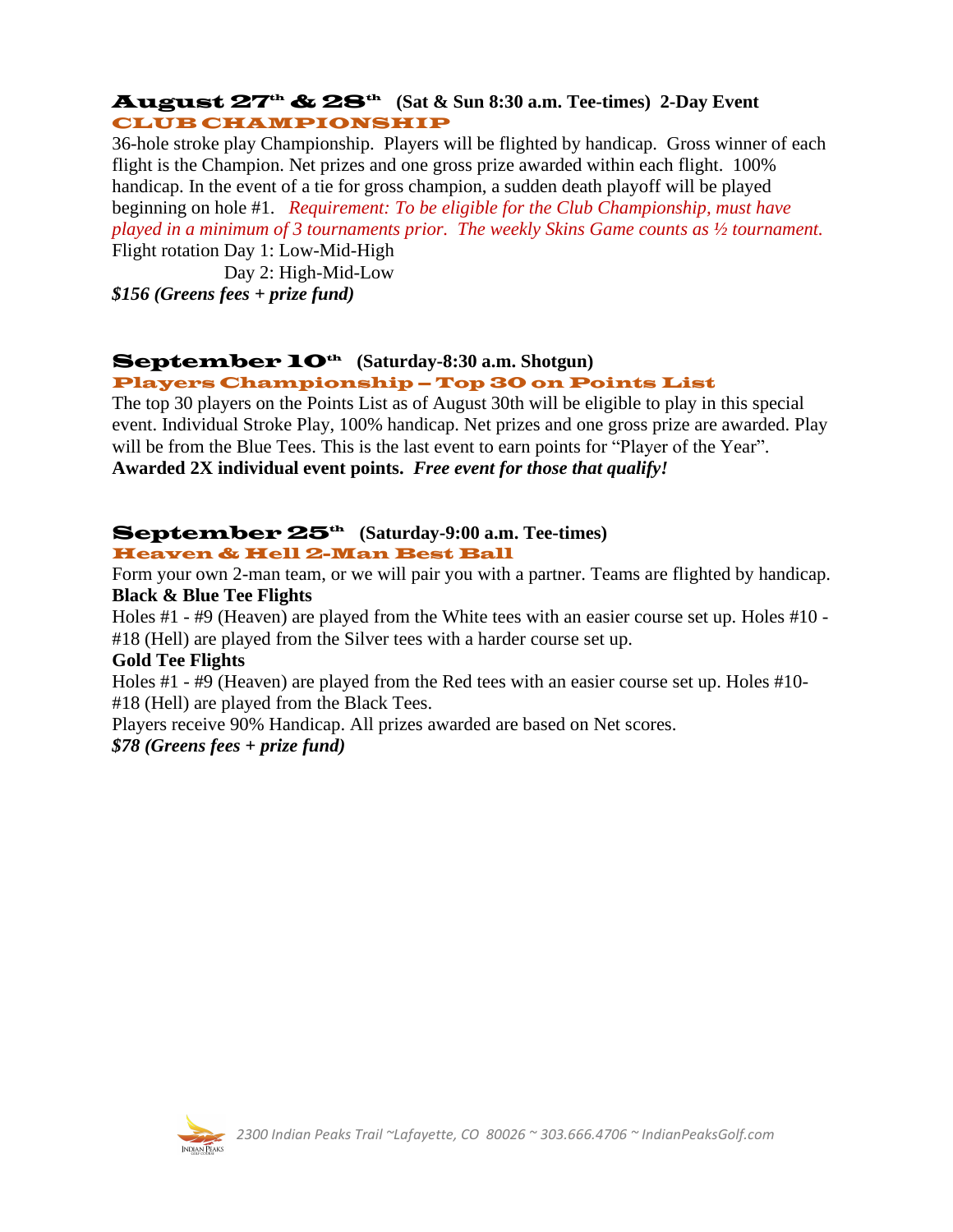

Entry Fee \$30/player Registration Deadline Saturday, April 30th

The Individual Match Play will be formed by handicap index into 16 player brackets. We will have a Black Tee bracket(s), Blue Tee bracket(s), and Gold Tee bracket(s). Brackets will be formed once registration is complete and based on handicap breakdown for the field. All brackets will also have a consolation bracket for players losing their first match so that all players are guaranteed at least two matches. Seniors over 60 years old may elect to play in the Gold Tee bracket. Brackets will be seeded by handicap index.

|                                        | Completion Dates                |
|----------------------------------------|---------------------------------|
| <b>Round 1 Matches</b>                 | Sunday, June 5th                |
| <b>Round 2 Matches</b>                 | Sunday, July 3rd                |
| <b>Consolation Round 1 Matches</b>     | Sunday, July 3rd                |
| <b>Round 3 Matches</b>                 | Sunday, August 7 <sup>th</sup>  |
| <b>Consolation Round 2 Matches</b>     | Sunday, August 7 <sup>th</sup>  |
| <b>Round 4 Final Match</b>             | Sunday, August 28 <sup>th</sup> |
| <b>Consolation Round 3 Final Match</b> | Sunday, August 28 <sup>th</sup> |

# **Match Play Schedule for All Brackets**

 **Completion Dates**

Individual matches will be at 100% handicap. The higher handicap player(s) will "wheel off" the lower handicap player, receiving strokes where they fall on the scorecard. On the day of the match, players will go to the handicap computer to see their current handicap and will dot the official scorecard accordingly.

- 1.) All players must have an established handicap at the time of their first match or play with a scratch handicap.
- **2.) Players will play the tee box assigned by flight throughout the season.**
- 3.) Matches are to be played over 18-holes at Indian Peaks Golf Course only and scheduled by the players, unless for reasons of time and scheduling players agree to a lesser number of holes, or another method of deciding the match.
- 4.) Matches must be decided by the posted deadline or a coin flip will be used to decide the match.
- 5.) In the event of a tied match after 18 holes, play will continue beginning on original starting hole until match is decided. Any strokes received by players will apply to the same holes as in the 18-hole match.

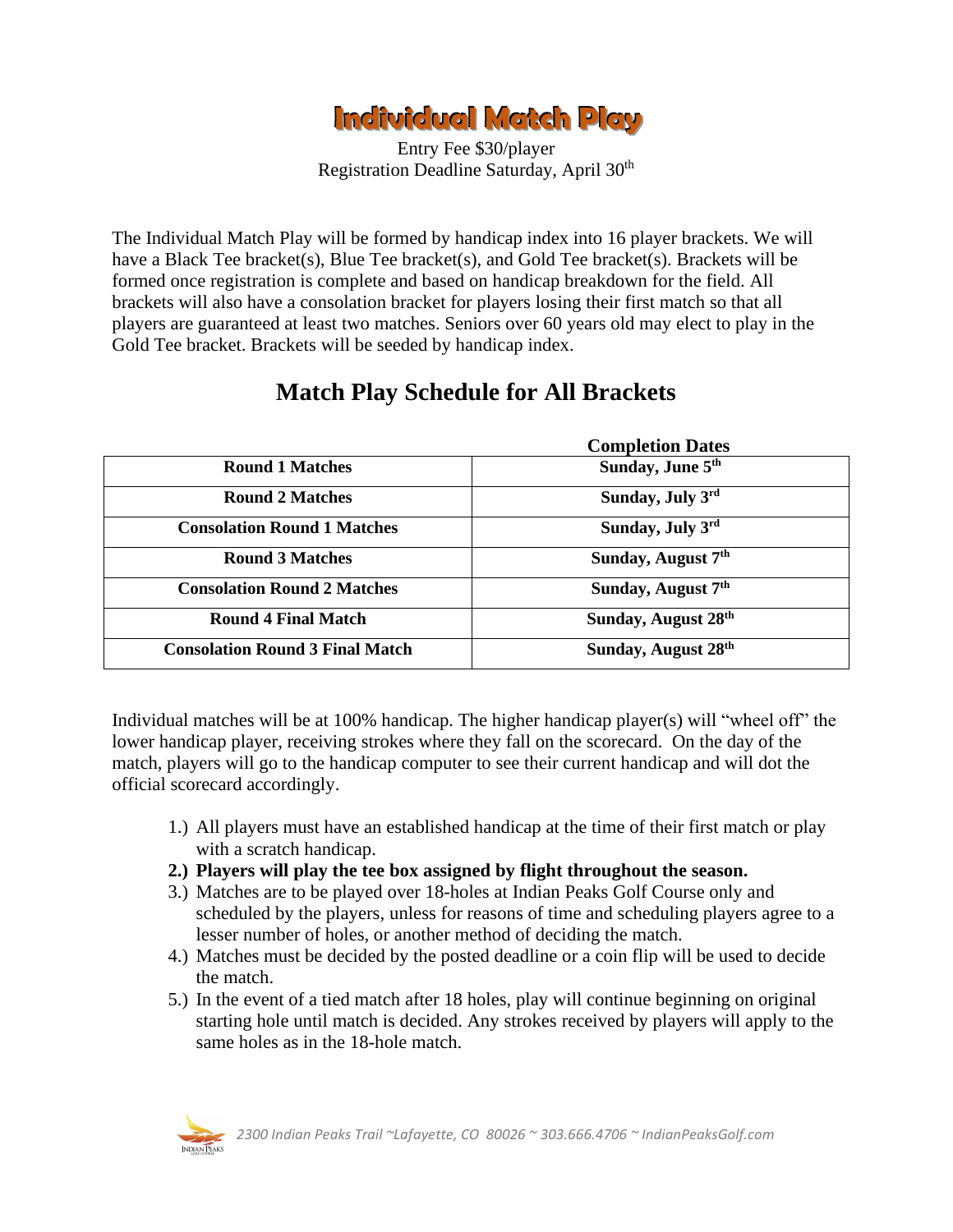

Every Thursday afternoon, May through August (17 dates). The Skins Game features 9-hole play with both Gross and Net winners and a more casual flavor than our regular tournaments. Tee-times 4:00-5:00pm (\*subject to change based on number of players). There will be additional formats (2-man Best Ball, 2-Man Scramble, 4-Club, etc.) played throughout the season and will be posted with more information when registration opens. Play is from the Blue Tees. Seniors (age 60+), and players with a handicap index of 15.0 or higher have the option of playing the Gold Tees. Super-Seniors (age 70+) have the option of playing the White Tees. Extra Super Seniors (age 80+) have the option of playing the Red tees. There will be a maximum of 2 "pops" a hole for all players regardless of handicap. Players must register by Tuesday at 5:00pm so we have a count of players for tee-times. *Space is limited!* Entry fee for the Skins Game is the 9-hole green fee  $+$  \$10 for skins (\$5 gross skins, \$5 net skins). Winnings are posted to the player's Golf Shop Credits. 5 points will be awarded for all participants with a maximum of 50 points for the season.



The Players Championship will be played on Saturday, September 10<sup>th</sup> and the Top 30 players on the Points List as of August  $29<sup>th</sup>$  will be invited for this special event. Players that qualify will receive a FREE entry into the tournament, and will be playing for an attractive prize pool, in addition to receiving free golf cart and range balls. This will be a special event for those players who are eligible to play based on their performance and participation throughout the year. This is the last event to determine Player of the Year and is worth 2X Individual Event Points.



The player with the most Player Points after The Players Championship will be designated with this honor. Player of the Year will be rewarded with a \$100 gift card, a \$300 Range Card for practice balls, Indian Peaks logo merchandise, and other prizes making this a combined prize package of at least \$500!

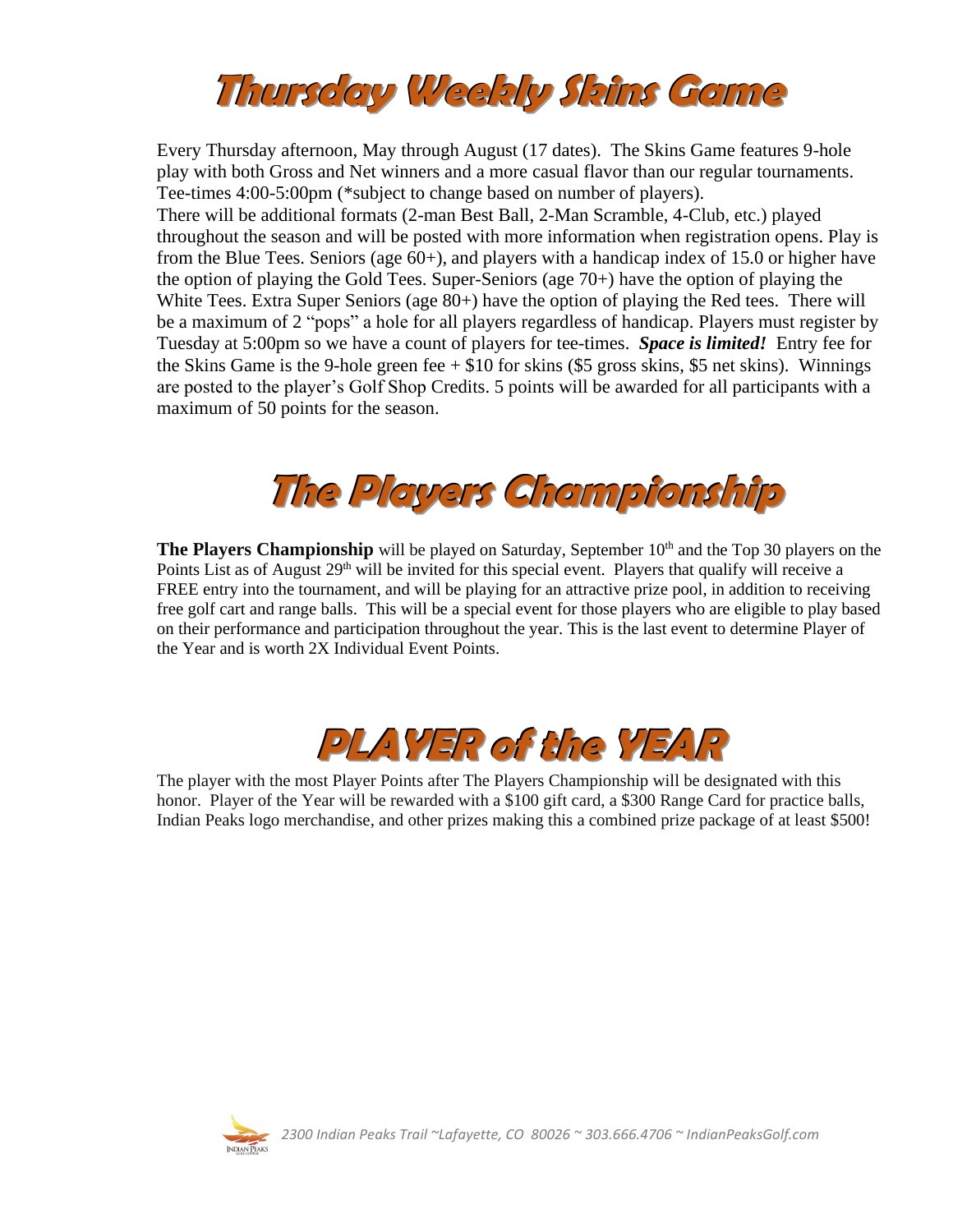

### Individual Events:

1<sup>st</sup> Place Gross 80 pts. 2<sup>nd</sup> Place Gross 60 pts. 1<sup>st</sup> Place Net 80 pts. 2<sup>nd</sup> Place Net 60 pts. 3<sup>rd</sup> Place Net 50 pts. 4<sup>th</sup> Place Net 40 pts. 5<sup>th</sup> Place Net 30 pts.

 Team Events: 1<sup>st</sup> Place Gross 60 pts. 1<sup>st</sup> Place Net 60 pts. 2<sup>nd</sup> Place Net 50 pts. 3<sup>rd</sup> Place Net 40 pts. 4 th Place Net 30 pts. 5<sup>th</sup> Place Net 20 pts. Individual Match Play: 1<sup>st</sup> Place 80 pts.  $2<sup>nd</sup>$  Place 60 pts. 3<sup>rd</sup> Place 50 pts. 1<sup>st</sup> Consolation 55 pts.

Majors: 1<sup>st</sup> Place Gross 120 pts. 2<sup>nd</sup> Place Gross 100 pts. 1<sup>st</sup> Place Net 120 pts.  $2<sup>nd</sup>$  Place Net 100 pts. 3<sup>rd</sup> Place Net 80 pts. 4<sup>th</sup> Place Net 70 pts. 5<sup>th</sup> Place Net 60 pts.

The Players Championship (September  $10<sup>th</sup>$ ) = 2X Individual Event points *(Participation points are not multiplied as above, 15 points only)* 5 Points are awarded for playing in the weekly Thursday Skins game and capped at 50 for the season 15 Points are awarded for playing in an event but finishing out of the top 5 net places

**If you no show for an event that you have registered for, you will be penalized 20 points for a tournament and 10 points for a skins game**



#### **Individual Events**

#### **Black Tee Flight(s)**

 st Place Gross nd Place Gross st Place Net nd Place Net rd Place Net th Place Net (points only) 5<sup>th</sup> Place Net (points only)

\*The number of places paid may change based on number of players in the flight

### **Blue Tee Flight(s)**

 st Place Gross 2<sup>nd</sup> Place Gross st Place Net nd Place Net rd Place Net th Place Net (points only) 5<sup>th</sup> Place Net (points only)

\*Prize awarded is biased towards the higher prize amount

#### **Gold Tee Flight(s)**

 st Place Gross 2<sup>nd</sup> Place Gross (points only) st Place Net nd Place Net rd Place Net th Place Net 5<sup>th</sup> Place Net (points only)

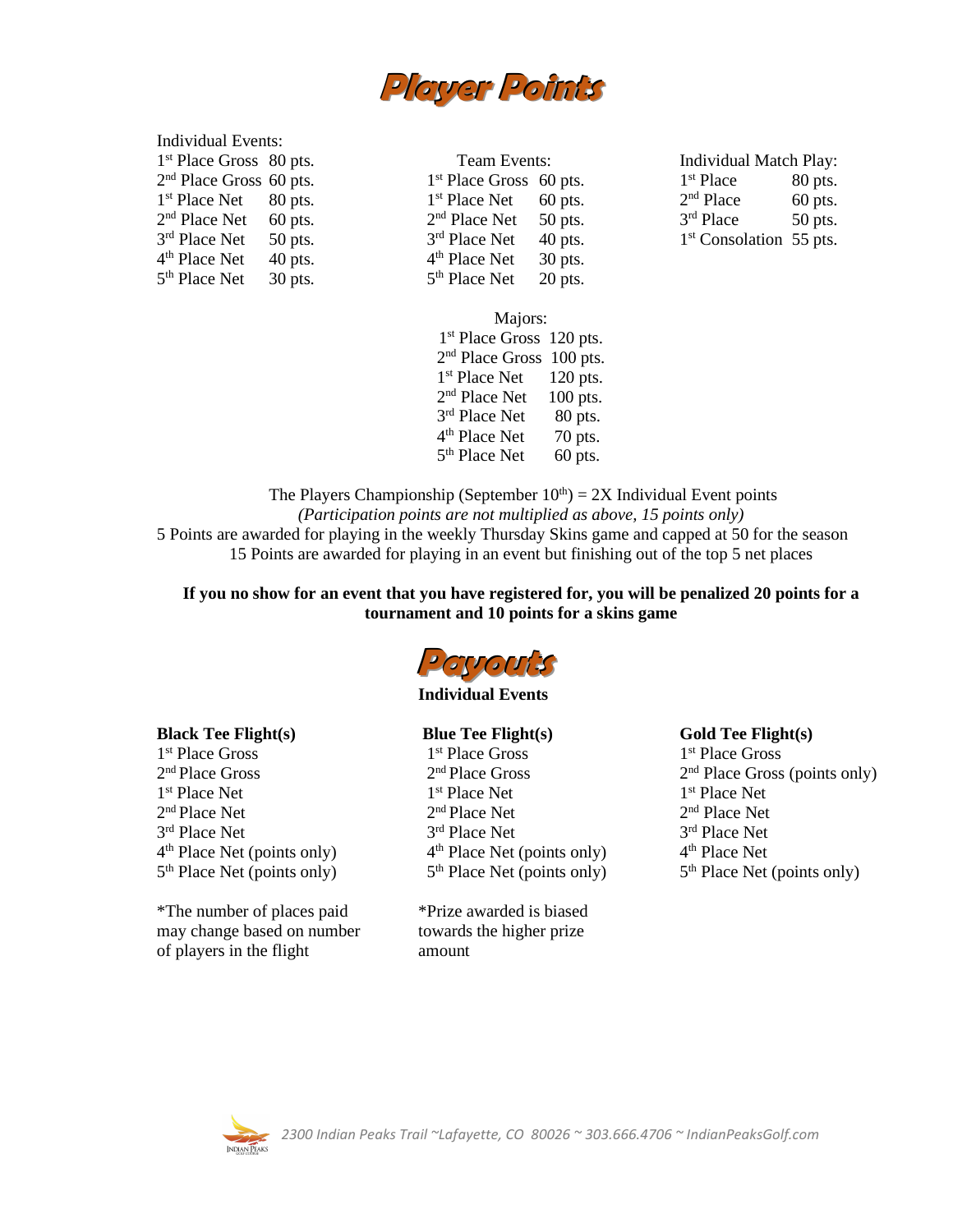# **Indian Peaks Men's League Handicapping**

The purpose of the [World Handicap System](http://www.usga.org/playing/handicaps/manual/sections/section_02.html#USGAHandicapSystem) is to make the game of golf more enjoyable by enabling players of differing abilities to compete on an equitable basis. The System provides a fair [Course Handicap](http://www.usga.org/playing/handicaps/manual/sections/section_02.html#CourseHandicap) for each player, regardless of ability, and adjusts a player's [Handicap Index](http://www.usga.org/playing/handicaps/manual/sections/section_02.html#HandicapIndex) up or down as the player's game changes. At the same time, the System disregards high scores that bear little relation to the player's potential ability and promotes continuity by making a [Handicap Index](http://www.usga.org/playing/handicaps/manual/sections/section_02.html#HandicapIndex) continuous from one playing season or year to the next. A [Handicap Index](http://www.usga.org/playing/handicaps/manual/sections/section_02.html#HandicapIndex) is useful for all forms of play, and is issued only to individuals who are members of a licensed [golf](http://www.usga.org/playing/handicaps/manual/sections/section_02.html#golfclub)  [club.](http://www.usga.org/playing/handicaps/manual/sections/section_02.html#golfclub)

Two basic premises underlie the [World Handicap System,](http://www.usga.org/playing/handicaps/manual/sections/section_02.html#USGAHandicapSystem) namely that each player will try to make the best score at every hole in every round, regardless of where the round is played, and that the player will post every acceptable round for [peer review.](http://www.usga.org/playing/handicaps/manual/sections/section_02.html#peerReview) The player and the player's [Handicap Committee](http://www.usga.org/playing/handicaps/manual/sections/section_02.html#HandicapCommittee) have joint responsibility for adhering to these premises.

**All Tournament Scores from Men's League competitions will be posted by staff for the individual player.** Players **should not** post these scores as it would result in the double-posting of scores.

To ensure your handicap is as accurate as possible, all scores should be posted, home and away. Nine-hole scores will be held by the computer and combined when another nine-hole score is posted. It takes a minimum of 3 18-hole scores to establish a handicap. The system uses your most recent 20 scores when calculating your handicap.

### *Indian Peaks Men's League is managed by the golf staff at Indian Peaks GC Golf Shop*

Golf Committee: Steve Saulsbery, Head Golf Professional, P.G.A. [steve.saulsbery@lafayetteco.gov](mailto:steve.saulsbery@lafayetteco.gov) Andrew Hebert, 1st Assistant Golf Professional, P.G.A. [Andrew.hebert@lafayetteco.gov](mailto:Andrew.hebert@lafayetteco.gov) Ryan Black, 2<sup>nd</sup> Assistant Golf Professional [ryan.black@lafayetteco.gov](mailto:ryan.black@lafayetteco.govcom)